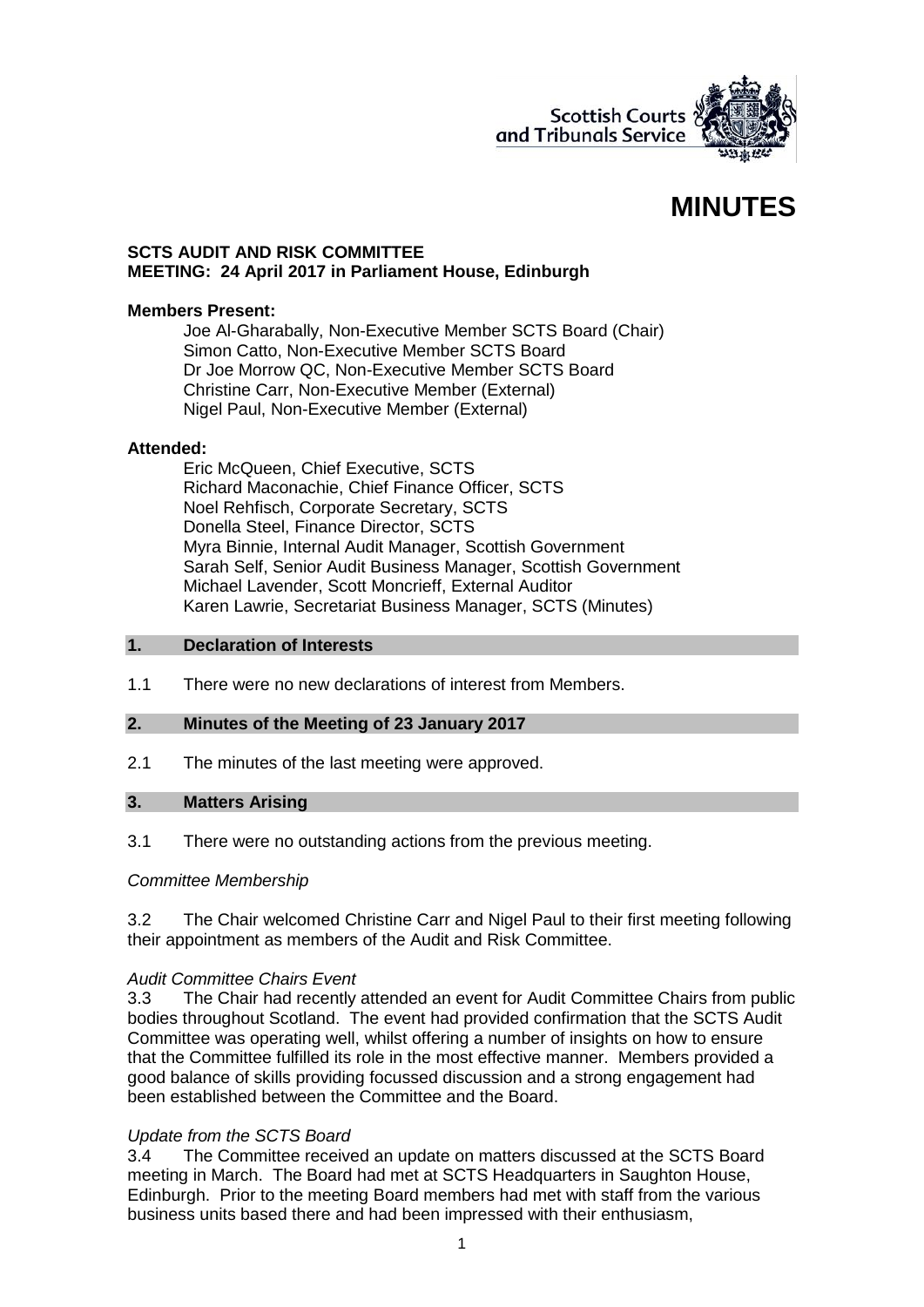professionalism and knowledge. Members had noted that some of the business units had been smaller than expected, something that heightened their appreciation of the quantity and quality of the work carried out by staff.

# **4. Internal Audit Update (SCTS/ARC/Apr17/13 & SCTS/ARC/Apr17/14)**

# *Progress Report 2017-18*

4.1 A summary of Internal Audit's activities in SCTS since the last meeting was provided. Work remained on track to fully complete the 2016-17 Audit Plan in the reduced 10-month period that had been agreed to allow formal presentation of the annual assurance opinion at the next meeting. Early planning meetings had taken place for two reviews that were part of the 2017-18 Audit Plan.

4.2 It was reported that a calibration exercise across all audits conducted by the Scottish Government Internal Audit Division had been introduced this year to ensure consistency in assurance ratings given across the range of audit clients they supported.

# *Budget Management Review 2016-17*

4.3 Internal Audit presented their Budget Management Review 2016-17 which gave Reasonable Assurance for Budget Management and Limited Assurance for Accounts Receivable. Separate assurances were provided to reflect that while controls were generally operating effectively the complexity of the introduction of the ICMS system had impacted on accounts receivable work for the period under review. A formal plan and timeline to address the outstanding system requirements relating to financial transactions had been developed. This, coupled with actions already in train within the Finance and Procurement Unit, would ensure that the main recommendations were addressed as a matter of priority.

# **5. External Audit Update (SCTS/ARC/Apr17/15)**

5.1 External Audit presented their interim audit report for 2016-17 which concluded that the internal controls over the key financial systems were adequate. A copy of the report would be made publicly available. As a result of the interim audit External Audit had been able to take planned assurance for the audit of the 2016-17 financial statements.

# **6. Draft ARC Annual Report to the SCTS Board (SCTS/ARC/Apr17/16)**

6.1 Members reviewed and approved the outline of their draft annual report that would be submitted to the Board in August. It was agreed that a 'key point summary' should be included at the beginning of the report. Any further comments or items for inclusion from members would be welcomed and should be submitted to the SCTS Secretariat by the end of June.

6.2 The Annual Report would be submitted to the next meeting for formal approval.

## **Action: Committee Members to consider the outline draft annual report and provide the Executive with any additional comments or items for inclusion by the end of June 2017.**

# **7. Corporate Risk Register (SCTS/ARC/Apr17/17)**

7.1 Following discussion at the last meeting the format of the Corporate Risk Register had been revised to make it easier to identify progress made and significant changes or action from the previous meeting. The changes were approved by the Committee and the addition of a descriptor making clear the current approach to risk treatment in relation to each of the risks was proposed.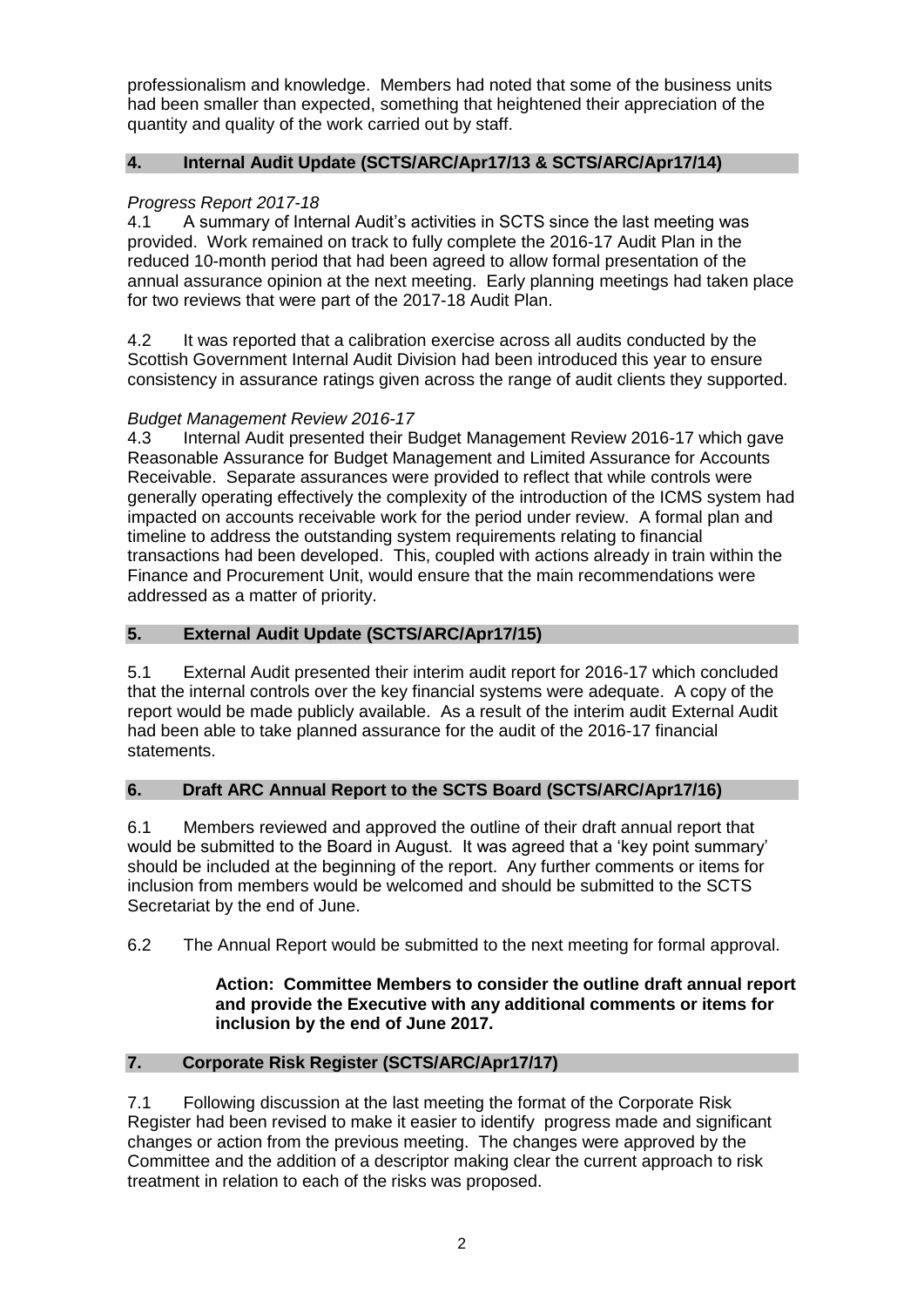7.2 At the joint Board and ARC workshop in February there was a consensus that there may be benefit in consolidating the current number of Corporate Risks if this could be achieved whilst preserving the underlying drivers of risk, the key controls and actions planned. The Executive presented a draft consolidation and members agreed that it should form the basis for a discussion at their next meeting.

## **Action: Committee Members to reflect on the draft consolidation of Corporate Risks ahead of further discussion at the next meeting.**

## **8. Any Other Business**

8.1 None.

# **9. Papers for Scrutiny/Exception Reporting Only**

- 9.1 The following papers had been circulated for scrutiny:
	- Data Losses Report
	- Fraud, Theft and Losses Report
	- ICT Risk Register and Milestone Chart
	- Peer Audit Review
	- Core Work Plan
	- Internal Audit Report: Facilities Management Contact Re-Tender Stage 2

The following matter was discussed.

## *Audit Action Tracker*

9.2 The tracker was reviewed by Members who considered the priority and timings of the actions. It was agreed that the Executive would review the tracker in advance of the next meeting, to ensure that it highlighted those outstanding actions that carried the greatest risk exposure for the organisation.

## **10. Date of Next Meeting**

10.1 Monday 7 August 2017 at 11.00am in Parliament House, Edinburgh.

## **11. Post Meeting Deep Dive Session – SCTS Digital Strategy and Integrated Case Management System (ICMS) Evaluation**

11.1 Stephen Humphreys, Executive Director Judicial Office for Scotland, Craig McCorkindale, Director Civil Courts Reform and Claire Taylor, Director IT joined the meeting. Due to timing constraints it was agreed that the SCTS Digital Strategy would be considered at the meeting in August. The session focused on the proposed ICT Technical Review and the interim ICMS Project lessons learned review. .

## *Lessons Learned Review*

11.2 The Committee considered the ICMS Lessons Learned Review and commented on the high quality of the document, which had been produced by an experienced independent project manager. The Executive recognised the areas where improvements needed to be made, and the gaps that need to be filled in ensuring that mistakes made on Stage 1 of ICMS, would not be part of the future rollout of ICMS. The content of the report was discussed with members offering suggestions on how the lessons captured could be incorporated into ongoing delivery and future phases of the ICMS Programme. It was agreed that delivery of the review's recommendations requires clear ownership for each recommendation, with delivery and review timescales set, in order to ensure effective implementation. .